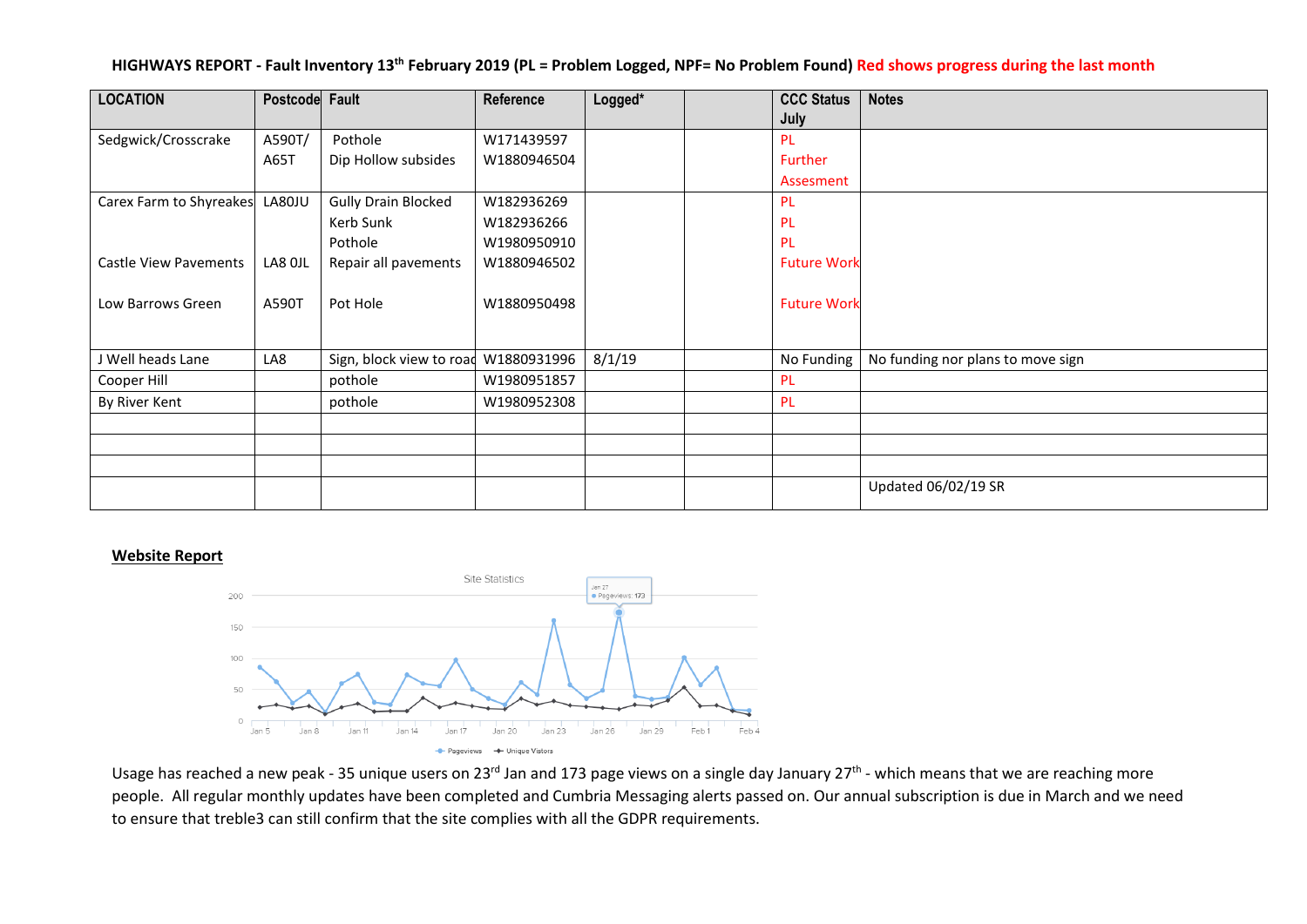#### **Cumbria Police Report - February 2019**

### **INCIDENTS OF NOTE**

Within the area that your Parish falls, during the last month there have been 57 incidents reported, resulting in 11 crimes being submitted.

None specific to Sedgwick Parish but of community interest or impact were:

13<sup>th</sup> Jan, A sheep was found killed and butchered on land at Crosscrake.

2<sup>nd</sup> Feb, A green Yamaha 450 quad bike was stolen from a property in Natland.

5<sup>th</sup> Feb, A garage business property broken into and a substantial amount of tools stolen at Crooklands.

# **CRIME FIGURES**

Crime figures can be obtained via the Cumbria Police Website:

<https://www.cumbria.police.uk/Your-Area/Your-area.aspx>

Alternatively use the following link:

<https://www.police.uk/>

# **CRIME PREVENTION**

Any suspicious activity/vehicles please contact 101.